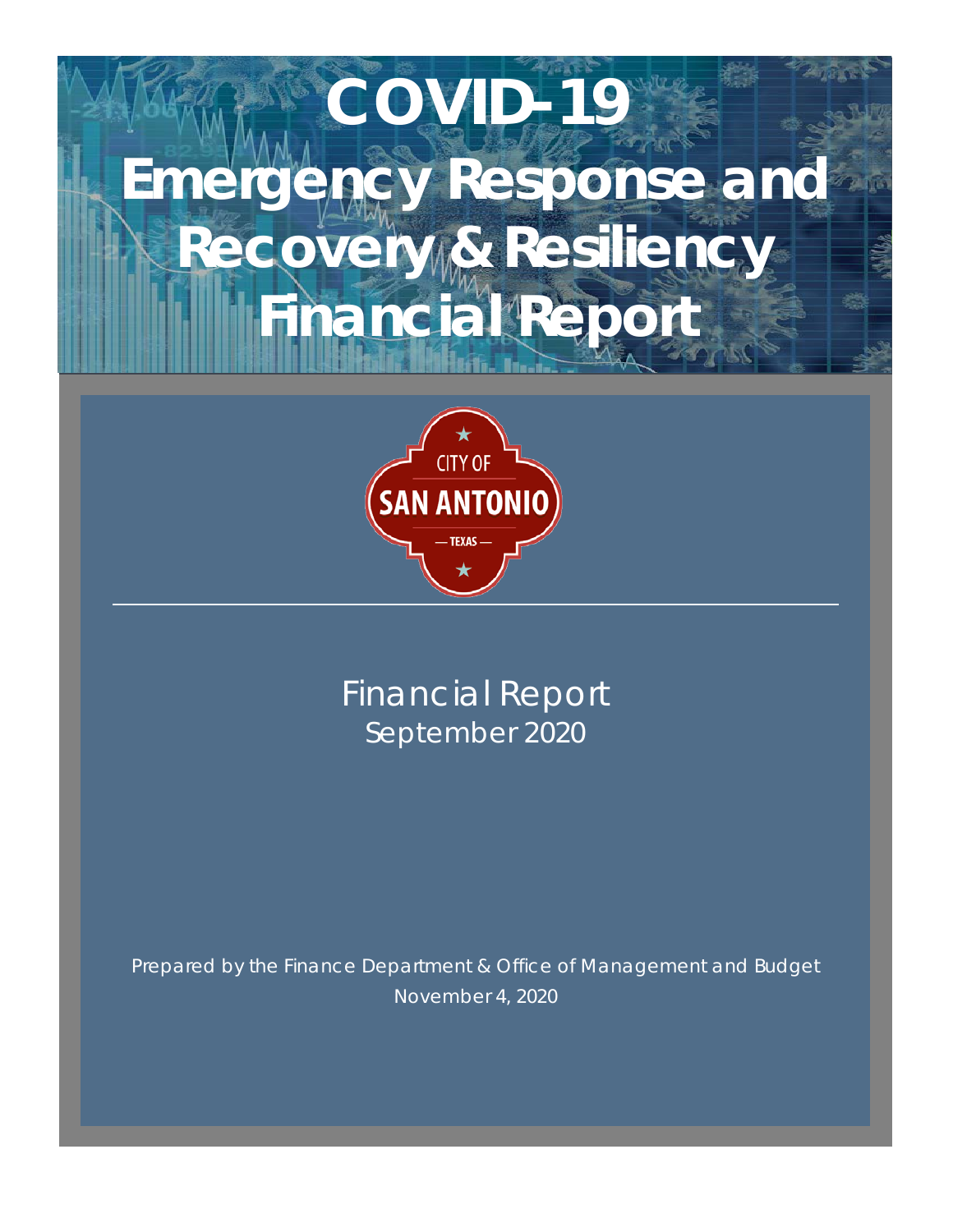# COVID-19 Recovery & Resiliency Plan Financial Report

**September 2020 Financial Report**

# TABLE OF CONTENTS

| <b>Title</b>                          | Page           |
|---------------------------------------|----------------|
| Summary of Revenues & Expenses        | 1              |
|                                       |                |
| <b>Emergency Response</b>             | $\overline{2}$ |
| <b>Health Implementation Plan</b>     | 3              |
| <b>Recovery &amp; Resiliency Plan</b> | 4              |
| <b>Other Programs</b>                 | 5              |
| Variance Explanations                 | 6              |

All financial data is from the City's financial management system. This is an unaudited financial report.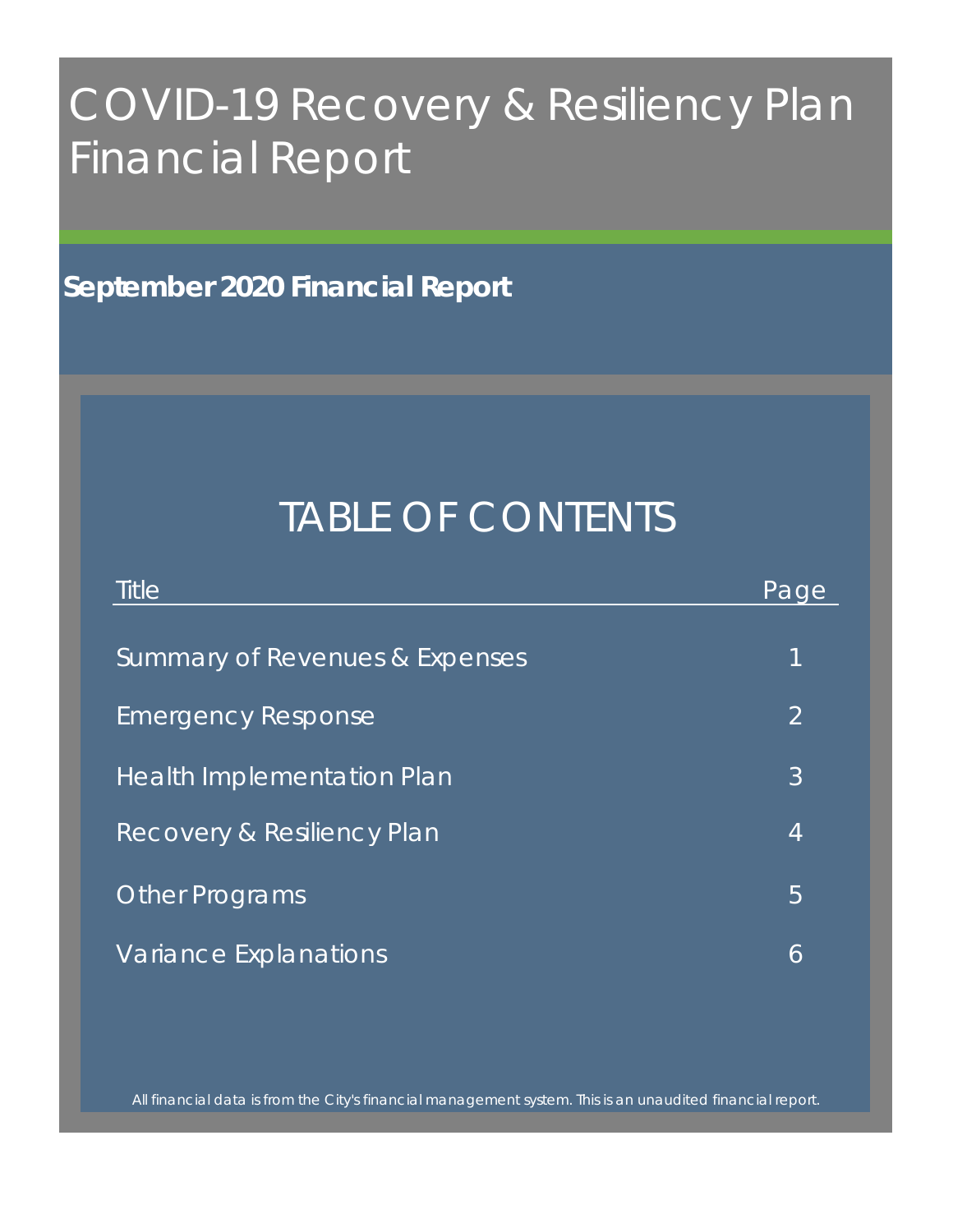September 2020 Financial Report

| Plan thru<br><b>Actuals thru</b><br><b>Budget</b><br>September<br><b>September</b>                                     | %<br>Variance<br><b>Spent</b> |
|------------------------------------------------------------------------------------------------------------------------|-------------------------------|
|                                                                                                                        |                               |
| <b>EXPENSES BY FUNDING SOURCE</b>                                                                                      |                               |
| \$<br><b>Coronavirus Relief Fund</b><br>269,983,717<br>180,330,446<br>S.<br>189,507,020<br>\$<br>\$<br>$\mathbf{1}$    | 9,176,575<br>70.2%            |
| <b>General Fund</b><br>125,601,800<br>13,329,354<br>5,357,137<br>$\overline{2}$                                        | 4.3%<br>(7, 972, 217)         |
| <b>TIRZ</b><br>4,036,233<br>4,036,233<br>4,036,233                                                                     | 100.0%                        |
| 6,000,000<br>5,000,000<br>5,000,000<br>San Antonio Housing Trust                                                       | 83.3%                         |
| FEMA Reimbursement (75%)<br>2,893,192<br>2,893,192<br>3                                                                | 0.0%<br>(2,893,192)           |
| <b>Other Federal Grants</b><br>38,060,955<br>118,895,783<br>37,053,085                                                 | 31.2%<br>(1,007,870)          |
| 200,000<br>200,000<br>242,283<br>Donations                                                                             | 42,283<br>121.1%              |
| <b>Total Resources</b><br>  \$<br>527,610,725<br>243,850,179<br>241,195,758<br>\$<br>S                                 | (2,654,420)<br>45.7%          |
|                                                                                                                        |                               |
| <b>EXPENSES BY PROGRAM</b>                                                                                             |                               |
| <b>Emergency Response</b>                                                                                              |                               |
| Eligible Payroll, Protective Equipment & Supplies,                                                                     |                               |
| \$<br>EOC Operations, and Isolation Units<br>146,494,223<br>117,429,631<br>\$<br>124,208,680<br>\$<br>S.<br>4          | (6,779,049)<br>84.8%          |
|                                                                                                                        |                               |
| <b>Health Implementation Plan</b><br>\$<br>45,689,064<br>$5,748,105$ \$<br>Metro Health<br>\$<br>6,239,695             | 13.7%                         |
| \$<br>Fire                                                                                                             | (491, 590)<br>20.5%           |
| 7,781,530<br>2,828,537<br>1,593,591<br>\$<br>\$<br><b>Subtotal</b><br>53,470,594<br>\$<br>8,576,643<br>\$<br>7,833,286 | 1,234,946<br>14.6%<br>743,356 |
| <b>Recovery &amp; Resiliency</b>                                                                                       |                               |
| \$<br>75,000,000<br>Workforce Development<br>\$<br>$6,527,830$ \$<br>$32,426$ \$<br>5                                  | 6,495,404<br>0.0%             |
| Housing Security EHAP Ph 1<br>25,553,016<br>25,553,016<br>25,543,250                                                   | 9,766<br>100.0%               |
| Housing Security EHAP Ph 2<br>26,944,551<br>24,525,737<br>24,559,850                                                   | (34, 114)<br>91.1%            |
| Housing Security EHAP Ph 3<br>24,102,756                                                                               | 0.0%                          |
| Housing Security (not including EHAP)<br>31,741,309<br>4,757,918<br>5,641,008                                          | (883,090)<br>17.8%            |
| <b>Small Business</b><br>38,100,000<br>26,551,435<br>30,493,285<br>6                                                   | (3,941,850)<br>80.0%          |
| Digital Inclusion<br>3,200,176<br>13,768<br>27,297,546<br>$\overline{\mathbf{z}}$                                      | 0.1%<br>3,186,408             |
| \$<br>Subtotal<br>$91,116,113$ \$<br>86,283,588 \$<br>248,739,178 \$                                                   | 34.7%<br>4,832,524            |
| <b>Other CARES Programs</b>                                                                                            |                               |
| \$<br>50,575,607 \$<br>$9,272,235$ \$<br>$9,272,235$ \$<br>Airport                                                     | 18.3%                         |
| 11,175,769<br>10,318,671<br>10,318,671<br>Child Care Services Program                                                  | 92.3%                         |
| <b>Public Safety</b><br>5,770,926<br>2,707,307<br>2,707,307                                                            | 46.9%                         |
| Head Start and Early Head Start<br>2,960,475<br>10,171<br>10,171                                                       |                               |
|                                                                                                                        | 0.3%                          |
| <b>Senior Nutrition</b><br>1,323,060<br>423,437<br>423,437                                                             | 32.0%                         |
| Health<br>2,805,278<br>26,421<br>26,421                                                                                | 0.9%                          |
| Other<br>438,026<br>111,962<br>111,962                                                                                 | 25.6%                         |
| $\boldsymbol{\zeta}$<br>22,870,204 \$<br>Subtotal<br>75,049,141 \$<br>22,870,204 \$                                    | 30.5%                         |
| <b>FEMA Eligible Expenses (100% of Cost)</b>                                                                           |                               |
| PPE & Isolation Facilities<br>\$<br>3,857,589 \$<br>$3,857,589$ \$<br>- \$<br>8                                        | 3,857,589<br>0.0%             |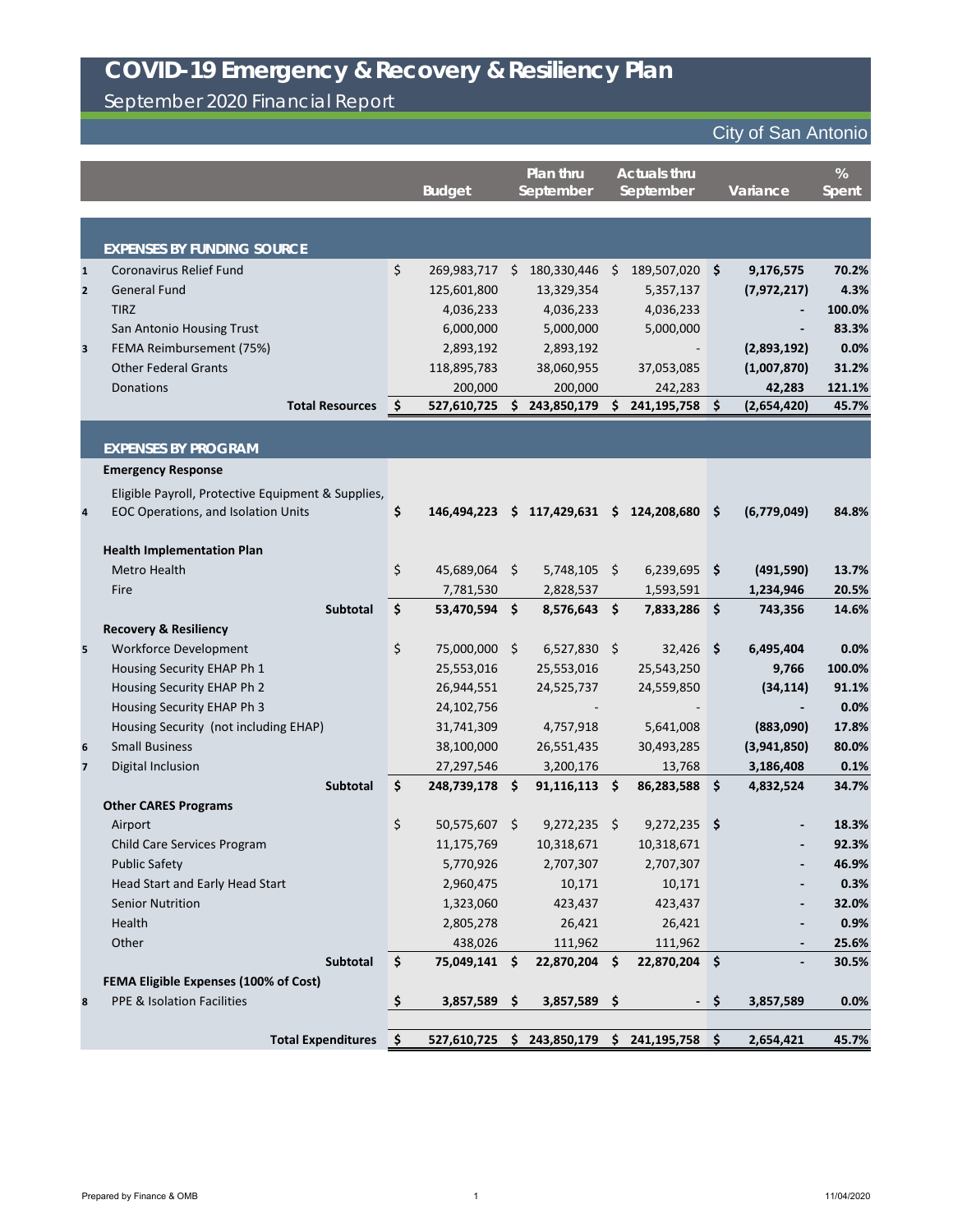September 2020 Financial Report

| <b>EMERGENCY RESPONSE</b>                   |    | <b>Budget</b>  |    | Plan thru<br>September |              | <b>Actuals thru</b><br>September |      | Variance    | %<br>Spent |
|---------------------------------------------|----|----------------|----|------------------------|--------------|----------------------------------|------|-------------|------------|
| <b>Eligible Payroll</b>                     |    |                |    |                        |              |                                  |      |             |            |
| Fire Payroll                                | \$ | 115,996,765    | S  | 100,594,416            | $\mathsf{S}$ | 99,898,605 \$                    |      | 695,811     | 86.1%      |
| Health Payroll                              |    | 5,090,982      |    | 2,509,735              |              | 2,715,469                        |      | (205, 734)  | 53.3%      |
| Police Payroll                              |    | 4,578,942      |    | 2,682,318              |              | 1,968,184                        |      | 714,133     | 43.0%      |
| All Other Departments                       |    | 11,985,874     |    | 6,209,176              |              | 11,067,731                       |      | (4,858,555) | 92.3%      |
| <b>City PPE &amp; Supplies</b>              | \$ | 8,841,660      | \$ | 5,433,987              | \$           | $6,835,174$ \$                   |      | (1,401,187) | 77.3%      |
| <b>EOC Operations &amp; Isolation Units</b> |    | $\blacksquare$ |    | $\blacksquare$         |              | 1,723,518                        | - \$ | (1,723,518) |            |
| <b>Total City Emergency Response</b>        |    | 146,494,223    | S  | 117,429,631            |              | 124,208,680                      | ∣\$  | (6,779,049) | 84.8%      |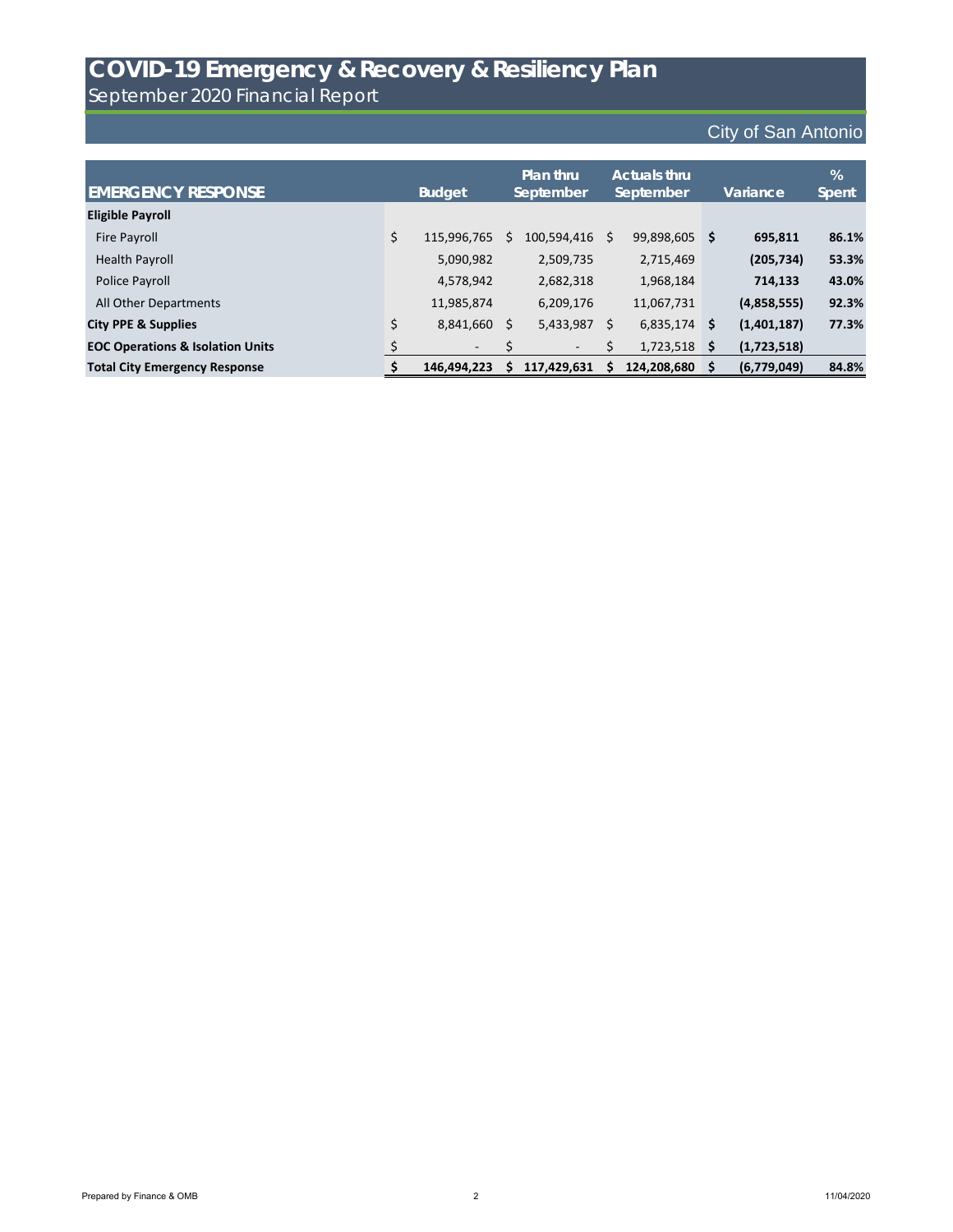### September 2020 Financial Report

|                                                                     | <b>Budget</b>    | Plan thru<br>September |           | <b>Actuals thru</b><br>September |           | Variance         | %<br><b>Spent</b> |
|---------------------------------------------------------------------|------------------|------------------------|-----------|----------------------------------|-----------|------------------|-------------------|
| <b>HEALTH IMPLEMENTATION PLAN</b><br><b>Metro Health Department</b> |                  |                        |           |                                  |           |                  |                   |
| <b>COVID-19 Project Management</b>                                  | \$<br>4,827,783  | \$                     | 933,138   | $\zeta$                          | 1,012,058 | \$<br>(78, 920)  | 21.0%             |
| <b>COVID-19 Testing Task Force</b>                                  | 25,018,499       |                        | 1,796,343 |                                  | 1,887,024 | (90, 681)        | 7.5%              |
| <b>COVID-19 Community Education</b>                                 | 105,000          |                        | 5,000     |                                  |           | 5,000            | 0.0%              |
| <b>COVID-19 Main COVID Hotline</b>                                  | 81,946           |                        | 64,963    |                                  | 62,411    | 2,552            | 76.2%             |
| COVID-19 Media Relations & Communication                            | 1,491,591        |                        | 449,042   |                                  | 455,641   | (6, 599)         | 30.5%             |
| COVID-19 Community Health & Prevention                              | 775,301          |                        | 103,263   |                                  | 71,168    | 32,095           | 9.2%              |
| COVID-19 Data Management                                            | 1,924,579        |                        | 318,983   |                                  | 323,467   | (4, 485)         | 16.8%             |
| COVID-19 COVID Case Investigation Team                              | 5,000,247        |                        | 1,122,985 |                                  | 1,404,059 | (281, 074)       | 28.1%             |
| <b>COVID-19 Contact Tracing</b>                                     | 4,655,675        |                        | 311,594   |                                  | 261,596   | 49,998           | 5.6%              |
| <b>COVID-19 Congregate Settings</b>                                 | 918,050          |                        | 247,154   |                                  | 245,324   | 1,830            | 26.7%             |
| <b>COVID-19 Provider Hotline</b>                                    | 70,148           |                        | 20,152    |                                  | 21,570    | (1, 417)         | 30.7%             |
| COVID-19 Provider Relations & Epi Hotline                           | 138,000          |                        | 51,862    |                                  | 50,924    | 938              | 36.9%             |
| <b>COVID-19 PHEP Support</b>                                        | 182,245          |                        | 80,626    |                                  | 87,453    | (6,827)          | 48.0%             |
| COVID-19 Research                                                   | 500,000          |                        | 243,000   |                                  | 357,000   | (114,000)        | 71.4%             |
| <b>Total</b>                                                        | \$<br>45,689,064 | \$                     | 5,748,105 | S                                | 6,239,695 | \$<br>(491, 590) | 13.7%             |

| <b>HEALTH IMPLEMENTATION PLAN</b><br><b>Fire Department</b> |                    |             |                          |    |            |        |
|-------------------------------------------------------------|--------------------|-------------|--------------------------|----|------------|--------|
| Asst Med Dir & Infect Control Nurse                         | \$<br>$226,498$ \$ | $75,374$ \$ | $\overline{\phantom{a}}$ | \$ | 75,374     | 0.0%   |
| Decontamination Equipment                                   | 32,799             | 32,799      | 62,714                   |    | (29, 915)  | 191.2% |
| Fire & EMS Vehicle Equipment                                | 4,598,881          | 1,592,695   | 300,853                  |    | 1,291,842  | 6.5%   |
| <b>MIH Equipment</b>                                        | 918,954            | 111,312     | 348,800                  |    | (237, 487) | 38.0%  |
| <b>MIH Medications</b>                                      | 75,628             | 75,628      | 1,087                    |    | 74,541     | 1.4%   |
| <b>Protective Personnel Equipment</b>                       | 854,770            | 224,270     | 290,621                  |    | (66, 351)  | 34.0%  |
| SAFD First Responder Payroll                                |                    |             |                          |    |            |        |
| <b>Temp Staff Inventory Mgmt</b>                            | 115,000            | 28,750      | 9,319                    |    | 19,431     | 8.1%   |
| <b>Testing Mobile Unit</b>                                  | 959,000            | 687,709     | 580,198                  |    | 107,512    | 60.5%  |
| <b>Total</b>                                                | \$<br>7,781,530    | 2,828,537   | 1,593,591                | S  | 1,234,946  | 20.5%  |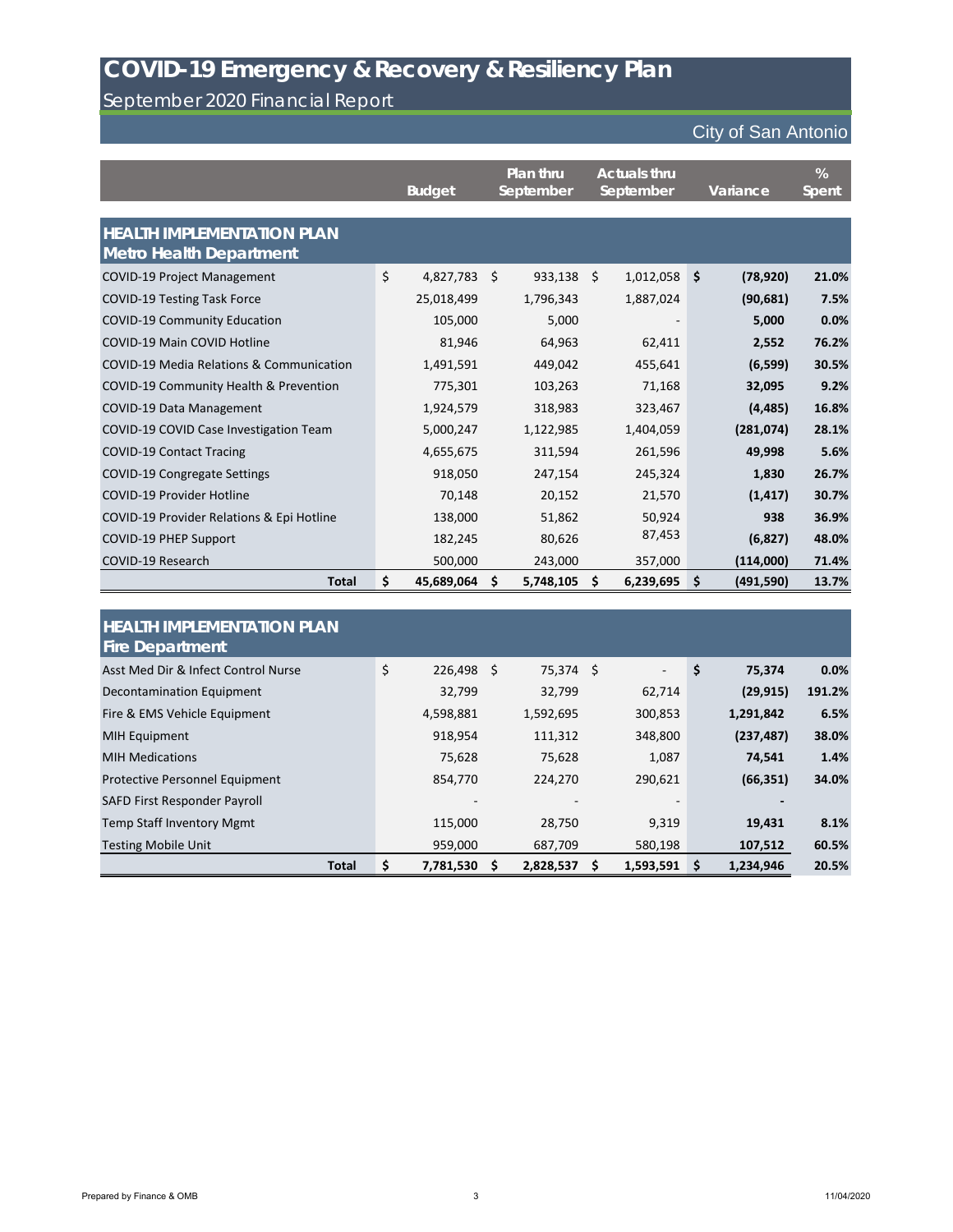September 2020 Financial Report

|                                         | <b>Budget</b> |              | Plan thru<br>September |              | <b>Actuals thru</b><br>September |      | Variance      | %<br><b>Spent</b> |
|-----------------------------------------|---------------|--------------|------------------------|--------------|----------------------------------|------|---------------|-------------------|
| <b>WORKFORCE DEVELOPMENT</b>            |               |              |                        |              |                                  |      |               |                   |
| WF Dev Training & Development           | \$            | 65,000,000   | $\zeta$                | 6,527,830    | \$<br>31,782                     | \$   | 6,496,048     | 0.0%              |
| <b>WF Dev Childcare</b>                 |               | 10,000,000   |                        |              | 644                              |      | (644)         | 0.0%              |
| <b>Total</b>                            | \$            | 75,000,000   | \$                     | 6,527,830    | \$<br>32,426                     | \$   | 6,495,404     | 0.0%              |
|                                         |               |              |                        |              |                                  |      |               |                   |
| <b>HOUSING SECURITY</b>                 |               |              |                        |              |                                  |      |               |                   |
| Housing Sec Domestic Violence           | \$            | 3,300,000    | \$                     | 300,343      | \$<br>317,001                    | \$   | (16, 658)     | 9.6%              |
| Housing Sec Fam Ind Initiative          |               | 4,000,000    |                        | 2,000,000    | 2,000,000                        |      |               | 50.0%             |
| Housing Sec Fin Recovery Hub            |               | 4,040,966    |                        | 528,232      | 180,684                          |      | 347,548       | 4.5%              |
| Housing Sec Low Cost Fin Prod           |               | 120,000      |                        | 30,000       |                                  |      | 30,000        | 0.0%              |
| Housing Sec D2D Engagement              |               | 500,000      |                        | 125,000      | 4,705                            |      | 120,295       | 0.9%              |
| Housing Sec Digital Referral Platform   |               | 1,500,000    |                        |              |                                  |      |               | 0.0%              |
| Housing Sec Homeless Shelter            |               | 17,150,678   |                        | 1,542,418    | 2,969,788                        |      | (1,427,370)   | 17.3%             |
| Housing Sec COVID Migrant Operation     |               | 200,000      |                        | 50,000       | 13,018                           |      | 36,982        | 6.5%              |
| Emergency Housing Assistance (Ph1 to 3) |               | 76,600,323   |                        | 50,078,753   | 50,103,100                       |      | (24, 347)     | 65.4%             |
| Housing Sec Rec Resource Center         |               | 465,165      |                        | 85,040       | 87,698                           |      | (2,658)       | 18.9%             |
| Housing Sec Right to Counsel            |               | 464,500      |                        | 96,885       | 68,115                           |      | 28,770        | 14.7%             |
| <b>Total</b>                            | \$            | 108,341,632  | \$                     | 54,836,671   | \$<br>55,744,108                 | \$   | (907, 437)    | 51.5%             |
|                                         |               |              |                        |              |                                  |      |               |                   |
| <b>SMALL BUSINESS</b>                   |               |              |                        |              |                                  |      |               |                   |
| Small Biz Microbiz Support              | \$            | 27,000,000   | \$,                    | 18,457,649   | \$<br>25,953,485                 | \$   | (7, 495, 836) | 96.1%             |
| Small Biz Prot Equip & Sanitizer        |               | 2,000,000    |                        | 2,000,000    | 1,927,811                        |      | 72,189        | 96.4%             |
| Small Biz Fin Recovery Hub              |               | 200,000      |                        | 120,000      |                                  |      | 120,000       | 0.0%              |
| Small Biz D2D Engagement                |               | 1,300,000    |                        | 873,786      | 5,832                            |      | 867,954       | 0.4%              |
| <b>Small Biz Job Training</b>           |               | 5,000,000    |                        | 2,500,000    |                                  |      | 2,500,000     | 0.0%              |
| <b>Small Biz Arts Support</b>           |               | 2,600,000    |                        | 2,600,000    | 2,606,158                        |      | (6, 158)      | 100.2%            |
| <b>Total</b>                            | \$            | 38,100,000   | -S                     | 26,551,435   | \$<br>30,493,285                 | \$   | (3,941,850)   | 80.0%             |
| <b>DIGITAL INCLUSION</b>                |               |              |                        |              |                                  |      |               |                   |
| Dig Inc Core Inf & Fiber Connections    | \$            | 4,000,000 \$ |                        | 1,519,455 \$ |                                  | - \$ | 1,519,455     | 0.0%              |
| Dig Inc Network Access & Wireless Mesh  |               | 15,874,546   |                        | 1,179,468    |                                  |      | 1,179,468     | 0.0%              |
| Dig Inc Student Home Connection         |               | 7,150,000    |                        | 501,253      | 13,768                           |      | 487,485       | 0.2%              |
| Dig Inc Recovery Portal                 |               | 273,000      |                        |              |                                  |      |               | 0.0%              |
| <b>Total</b>                            | \$            | 27,297,546   | $\ddot{\bm{\zeta}}$    | 3,200,176    | \$<br>13,768                     | \$   | 3,186,408     | 0.1%              |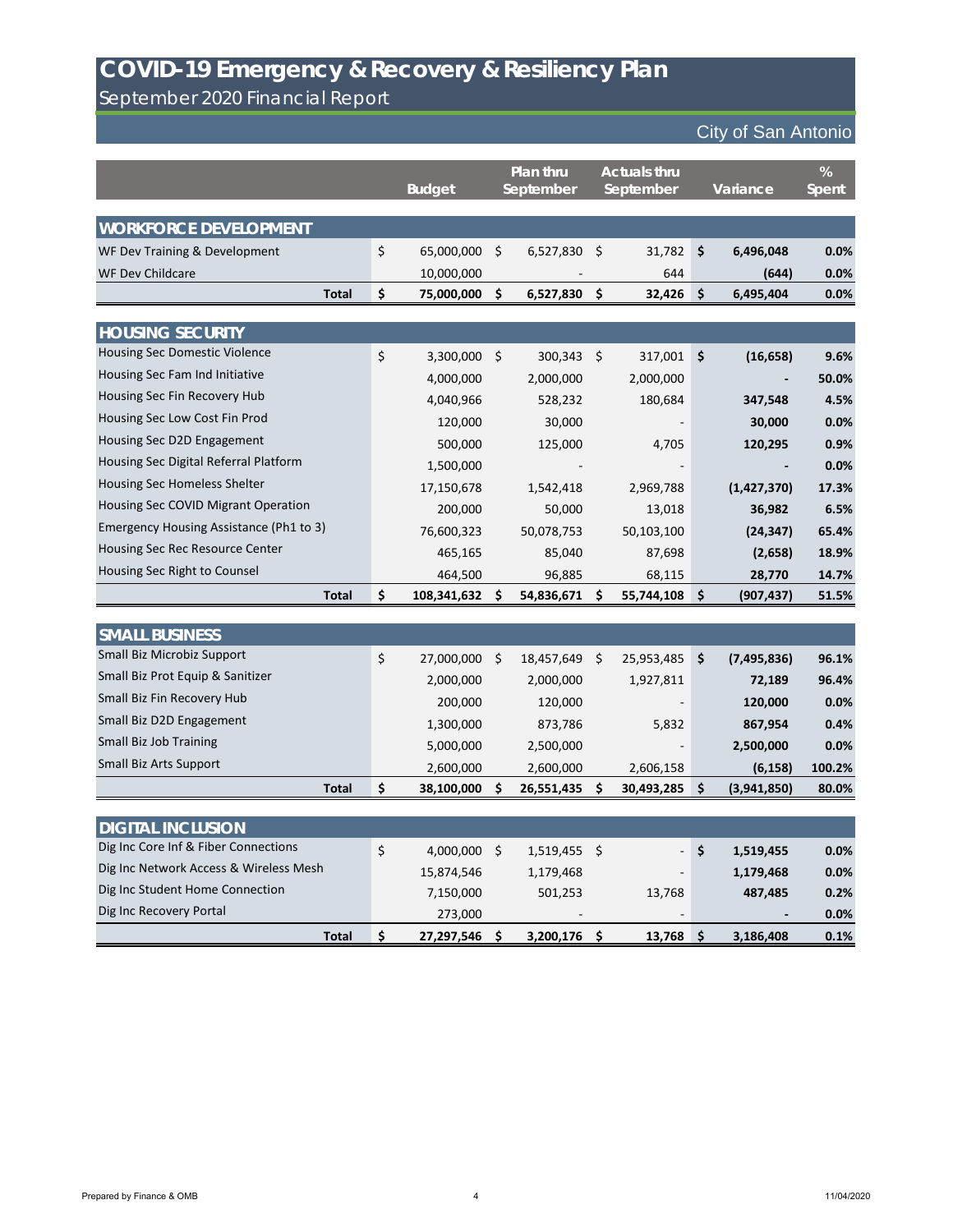September 2020 Financial Report

|                                                             |                       | <b>Plan thru</b><br>September |                 |      | <b>Actuals thru</b><br>September |      | Variance | %            |
|-------------------------------------------------------------|-----------------------|-------------------------------|-----------------|------|----------------------------------|------|----------|--------------|
|                                                             | <b>Budget</b>         |                               |                 |      |                                  |      |          | <b>Spent</b> |
| <b>AIRPORT</b>                                              |                       |                               |                 |      |                                  |      |          |              |
| <b>CARES Act Airports - Operating</b>                       | \$<br>39,708,109 \$   |                               | $9,272,235$ \$  |      | $9,272,235$ \$                   |      |          | 23.4%        |
| <b>CARES Act Airports - Capital</b>                         | 10,837,498            |                               |                 |      |                                  |      |          | 0.0%         |
| <b>CARES Act Airports - Stinson</b>                         | 30,000                |                               |                 |      |                                  |      |          | 0.0%         |
| Total \$                                                    | 50,575,607 \$         |                               | 9,272,235       | - \$ | $9,272,235$ \$                   |      |          | 18.3%        |
|                                                             |                       |                               |                 |      |                                  |      |          |              |
| CHILD CARE AND DEVELOPMENT BLOCK GRANT                      |                       |                               |                 |      |                                  |      |          |              |
| Child Care and Development Block Grant                      | \$<br>$11,175,769$ \$ |                               | $10,318,671$ \$ |      | $10,318,671$ \$                  |      |          | 92.3%        |
| <b>PUBLIC SAFETY</b>                                        |                       |                               |                 |      |                                  |      |          |              |
| Public Safety - Byrne JAG                                   | \$<br>2,331,581 \$    |                               |                 | $-5$ | $-1$                             | \$   |          | 0.0%         |
| <b>EMS</b> - Relief Fund for Healthcare Providers           | 393,484               |                               | 49,214          |      | 49,214                           |      |          | 12.5%        |
| Coronavirus Emergency Supplemental Funding Program          | 2,688,293             |                               | 2,658,093       |      | 2,658,093                        |      |          | 98.9%        |
| Assistance to Firefighters - COVID-19 Supplemental          | 357,568               |                               |                 |      |                                  |      |          | 0.0%         |
| Total \$                                                    | 5,770,926 \$          |                               | 2,707,307       | \$   | 2,707,307 \$                     |      |          | 46.9%        |
|                                                             |                       |                               |                 |      |                                  |      |          |              |
| <b>HEAD START &amp; EARLY HEAD START</b>                    |                       |                               |                 |      |                                  |      |          |              |
| Head Start 20-21 COVID-19                                   | \$<br>2,653,999 \$    |                               | $10,171$ \$     |      | $10,171$ \$                      |      |          | 0.4%         |
| Early Head Start-CCP 19-20 COVID                            | 189,822               |                               |                 |      |                                  |      |          | 0.0%         |
| Early Head Start                                            | 116,654               |                               |                 |      |                                  |      |          | 0.0%         |
| Total \$                                                    | 2,960,475 \$          |                               | $10,171$ \$     |      | $10,171$ \$                      |      |          | 0.3%         |
| <b>SENIOR NUTRITION GRANT</b>                               |                       |                               |                 |      |                                  |      |          |              |
| FFCRA Senior Nutrition 19-2020                              | \$<br>437,060 \$      |                               | 423,437 \$      |      | $423,437$ \$                     |      |          | 96.9%        |
| <b>Senior Nutrition Program-CARES</b>                       | 886,000               |                               |                 |      |                                  |      |          | 0.0%         |
| Total \$                                                    | $1,323,060$ \$        |                               | $423,437$ \$    |      | $423,437$ \$                     |      |          | 32.0%        |
|                                                             |                       |                               |                 |      |                                  |      |          |              |
| <b>HEALTH GRANTS</b><br>Health COVID Epi & Laboratory Grant | 1,259,000 \$          |                               |                 | $-5$ |                                  |      |          | 0.0%         |
| Health COVID Immunization Grant                             | \$<br>1,546,278       |                               | 26,421          |      | 26,421                           | - \$ |          | 1.7%         |
| Total \$                                                    | $2,805,278$ \$        |                               | $26,421$ \$     |      | $26,421$ \$                      |      |          | 0.9%         |
|                                                             |                       |                               |                 |      |                                  |      |          |              |
| <b>OTHER GRANTS</b>                                         |                       |                               |                 |      |                                  |      |          |              |

| Other - Texas State Library Archives                     | 50,000  | $6,936$ \$               | $6,936$ \$               |  | 13.9%  |
|----------------------------------------------------------|---------|--------------------------|--------------------------|--|--------|
| Other - Cities for Financial Empowerment                 | 80,000  | $\overline{\phantom{0}}$ | $\overline{\phantom{0}}$ |  | 0.0%   |
| Other - Humanities Texas Relief Grant                    | 5,000   | $\overline{\phantom{0}}$ |                          |  | 0.0%   |
| Racial and Ethnic Approaches to Community Health (REACH) | 198,000 | $\overline{\phantom{0}}$ | $\overline{\phantom{0}}$ |  | 0.0%   |
| FY 2020 CSBG Program Supplemental                        | 105,026 | 105,026                  | 105,026                  |  | 100.0% |
| <b>Total</b>                                             | 438,026 | 111,962                  | 111,962                  |  | 25.6%  |

# **COVID-19 Emergency & Recovery & Resiliency Plan**